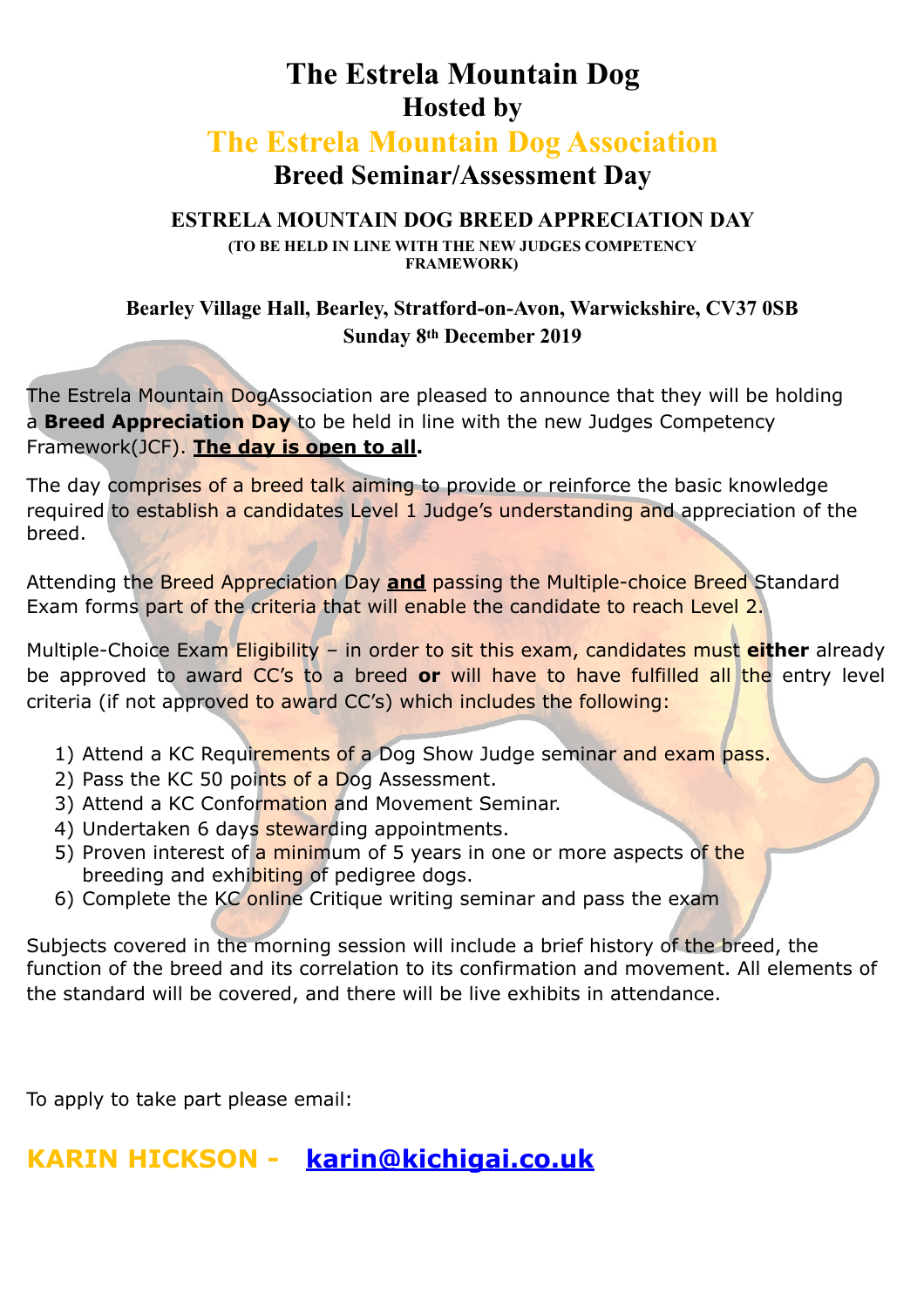#### NAME:

E-MAIL:

ADDRESS:

| BREED APPRECIATION HALF DAY (no exam) lunch                                                                                   |                                                        |       |                            | £ 20                             | yes/no                                                                                                                                                                                   |
|-------------------------------------------------------------------------------------------------------------------------------|--------------------------------------------------------|-------|----------------------------|----------------------------------|------------------------------------------------------------------------------------------------------------------------------------------------------------------------------------------|
| BREED APPRECIATION FULL DAY (with exam) lunch                                                                                 |                                                        |       |                            | £25                              | yes/no                                                                                                                                                                                   |
| ANY DIETRY REQUIREMENTS:                                                                                                      |                                                        |       |                            | <b>TOTAL</b><br><b>SUBMITTED</b> |                                                                                                                                                                                          |
| If you are planning to take the multi choice exam, you must answer the questions and provide the appropriate evidence.        |                                                        |       |                            |                                  |                                                                                                                                                                                          |
| ARE YOU A CC JUDGE?                                                                                                           | If YES<br>KC<br>please<br>YES/NO<br>Number:<br>provide |       |                            | <b>MAIN</b><br><b>BREED:</b>     |                                                                                                                                                                                          |
| If you are not a CC judge, please answer the following questions:                                                             |                                                        |       |                            |                                  |                                                                                                                                                                                          |
| Have you attended the KC<br><b>Requirements of a Dog Show</b><br>Judge Seminar AND sat the<br>Exam?                           | <b>YES</b><br>NO                                       | Date: | <b>PASS</b><br><b>FAIL</b> |                                  | Please forward copy of certificate.                                                                                                                                                      |
| Have you taken the 50 points<br>of The Dog Assessment                                                                         | <b>YES</b><br>NO <sub>1</sub>                          | Date: | <b>PASS</b><br><b>FAIL</b> |                                  | Please forward copy of certificate.                                                                                                                                                      |
| Have you attended the KC<br><b>Conformation and Movement</b><br>Seminar?                                                      | <b>YES</b><br>NO <sub>1</sub>                          | Date: |                            |                                  | Please forward copy of certificate.                                                                                                                                                      |
| Have you undertaken 6 days<br>stewarding                                                                                      | <b>YES</b><br>N <sub>O</sub>                           |       |                            |                                  | Please provide evidence to include dates and shows                                                                                                                                       |
| Have you completed the KC<br>online Critque writing and<br>passed the exam?                                                   | <b>YES</b><br>NO                                       | DATE: | <b>PASS</b><br>FAIL        |                                  | Please forward copy of certificate.                                                                                                                                                      |
| Have you proof of interest of<br>a minimum of 5 years in one<br>or more aspects of the<br>breeding and exhibiting of<br>dogs. | <b>YES</b><br>NO.                                      |       |                            |                                  | Please provide a statement outlining your background, e.g.<br>exhibiting, breeding, committee work and assisting with the<br>running of shows/events. This information will be verified. |

**Please return this form along with fees payable to The Estrela Mountain Dog Association**

**by post to Lady Karin Hickson at 43 Eastway, Castle Donington, Derby DE74 2PN**

**For bank details available by request**